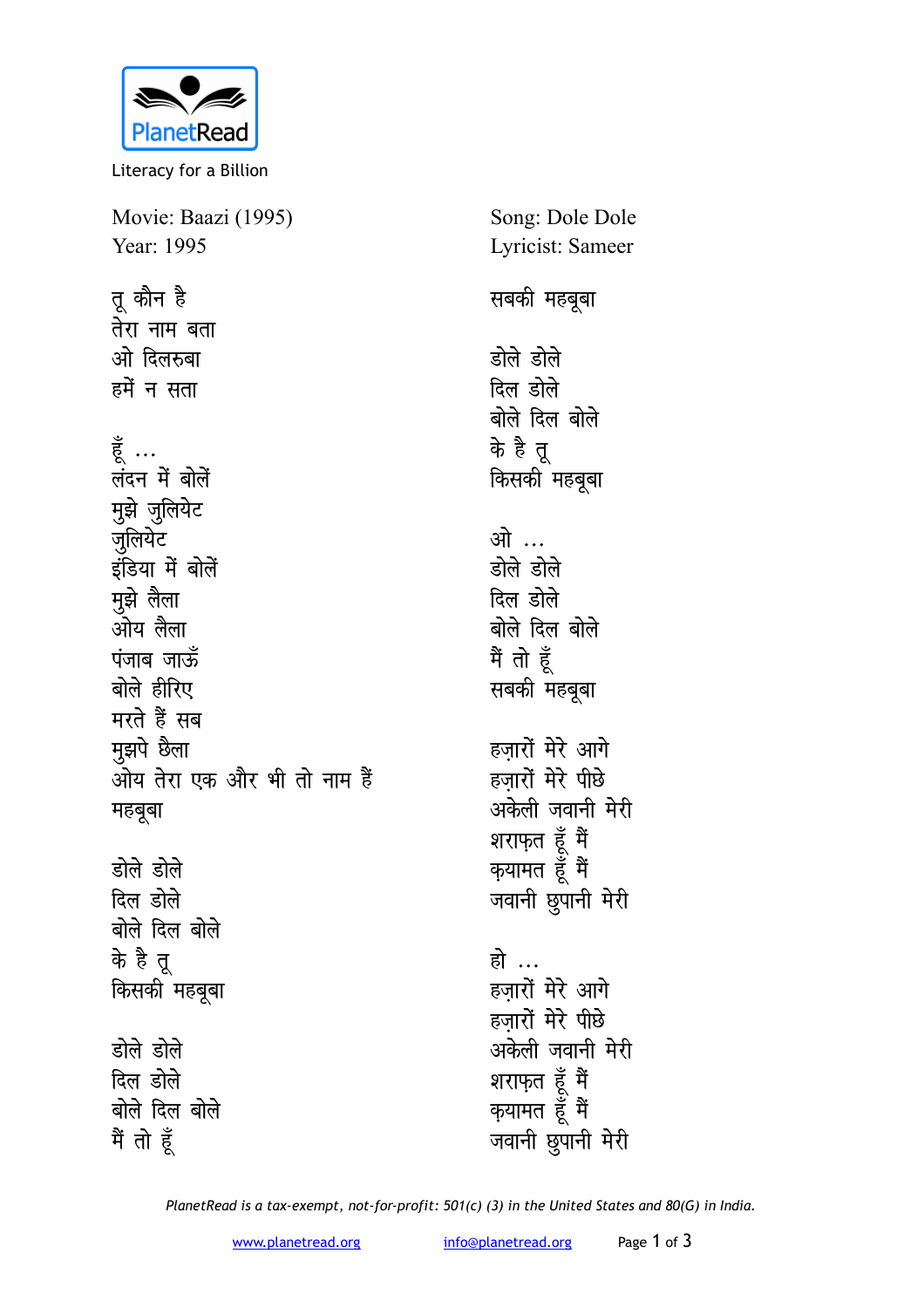

Literacy for a Billion

| जो मुझे थाम ले            | कभी हूँ कच्ची   |
|---------------------------|-----------------|
| प्यार से काम ले           | कभी हूँ मैं रस  |
| मैं उसी की तो हूँ दिलरुबा |                 |
|                           | चुनर अलबेली     |
| डोले डोले                 | हज़ारों में अके |
| दिल डोले                  | बुरी मेरी पल्लू |
| बोले दिल बोले             |                 |
| के है तू                  | जो छूले मुझे    |
| किसकी महबूबा              | वो न भूले मुइं  |
|                           | मैं उसी की तो   |
| डोले डोले                 |                 |
| दिल डोले                  | डोले डोले       |
| बोले दिल बोले             | दिल डोले        |
| मैं तो हूँ                | बोले दिल बोले   |
| सबकी महबूबा               | के है तू        |
|                           | किसकी महबूब     |
| पम पम पम पम               |                 |
| पम पम पम पम               | हो              |
| पम पम पम पम               | डोले डोले       |
| पम पम पम पम               | दिल डोले        |
|                           | बोले दिल बोले   |
| अदा न पूछो मेरी           | मैं तो हूँ      |
| कभी हूँ कच्ची कैरी        | सबकी महबूबा     |
| कभी हूँ मैं रसीला अनार    |                 |
|                           | हो              |
| चुनर अलबेली               | डोले डोले       |
| हज़ारों में अकेली         | दिल डोले        |
| बुरी मेरी पल्लू की मार    | बोले दिल बोले   |
|                           | मैं तो हूँ      |
| हाँ हाँ हाँ               | सबकी महबूबा     |
| अदा न पूछो मेरी           | मारलिन मेनरो    |

<del>pच्</del>वी कैरी  $\mathfrak k$  रसीला अनार **l**बेली अकेली पल्लू की मार जो छूले मुझ<mark>े</mark> वो न भूले मुझ<mark>े</mark> मैं उसी की तो हूँ दिलरुबा बोले lहबूबा <u>बोले</u> <sup>इबूबा</sup> बोले

*PlanetRead is a tax-exempt, not-for-profit: 501(c) (3) in the United States and 80(G) in India.*